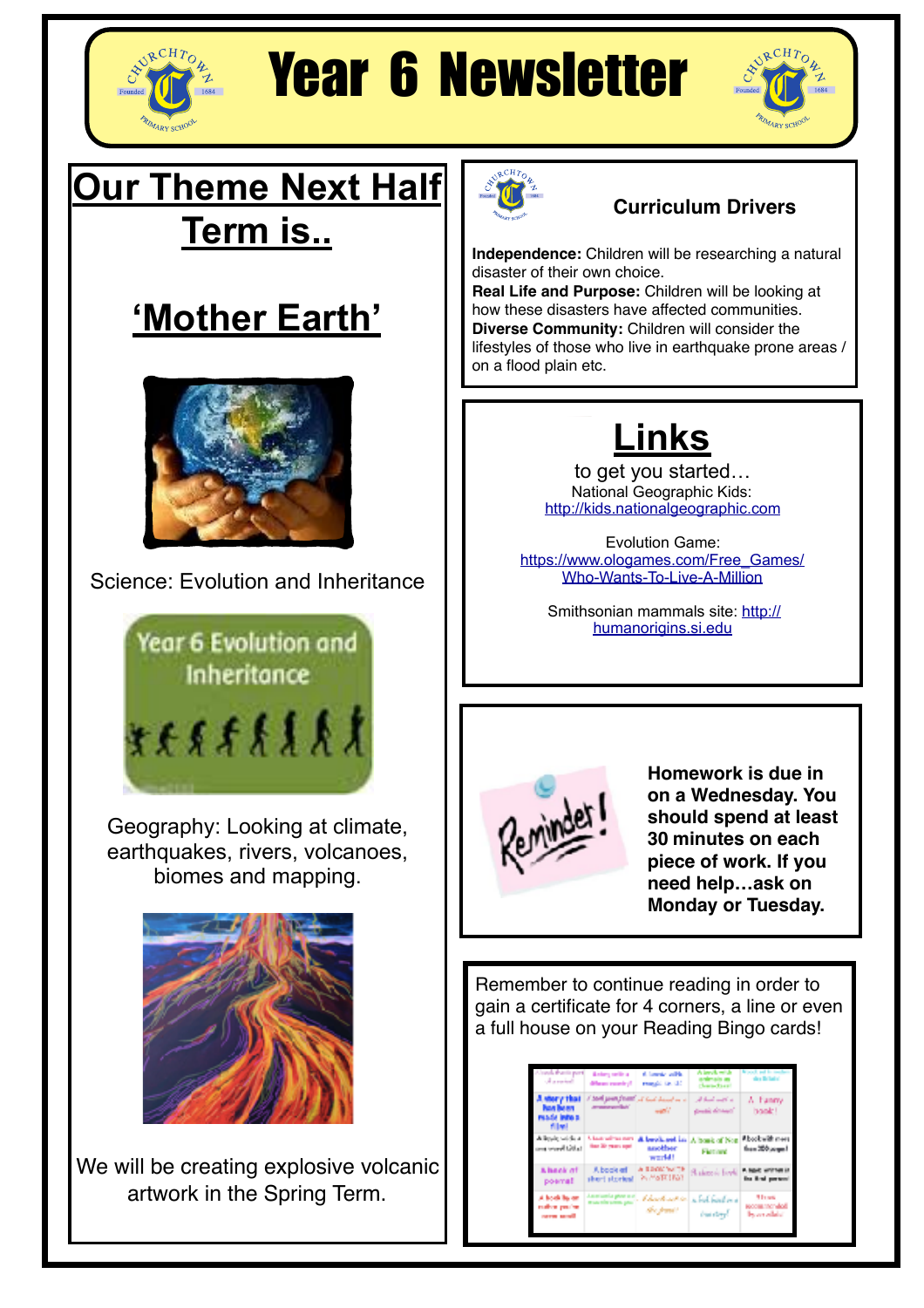

# Year 6 Newsletter





This term we designed and created our very own World War II Blitz pictures using pastels as part of our Blitz and Peaces topic. The children really enjoyed creating these 'messy' works of art!



*Books to read…At first, nothing lived on Earth. It was a noisy, hot, scary place. Choking gas exploded from volcanoes and oceans of lava bubbled around the globe… Then in the deep, dark ocean, something amazing happened.*



This is an exciting and dramatic story about how life began and developed on Planet Earth, written especially for younger children. The authors explain how the first living cell was created, and how the cells multiply and create jellyfish and worms, and then fish with bendy necks, which drag themselves out of the water into swampy forests. They tell the story of the biggest creatures that have ever walked on land – the dinosaurs. Long after that, hairy creatures who have babies, not eggs, take over, stand on two legs and spread around the world, some of them living through cataclysmic events such as ice ages and volcanic eruptions. Everyone living today is related to these survivors.This book shows the development of life on Earth in a truly accessible and simple way.



## **Star Points**

**Earning points is easy if you follow the rules and always give 100%!**

**\*Good Manners**

**\*Follow the traffic light system**

**\*Read at home 3 times a week**

Quotes from our trip to IWM (North): 'The IWM was both an exciting and an educational trip. It really hit home about the horrors of war. It was a really enjoyable trip.' Charlie F-6K

'When we watched the 360º video at the IWM it was rather emotional but I really enjoyed learning about women's roles in wars.' Charlotte-6K